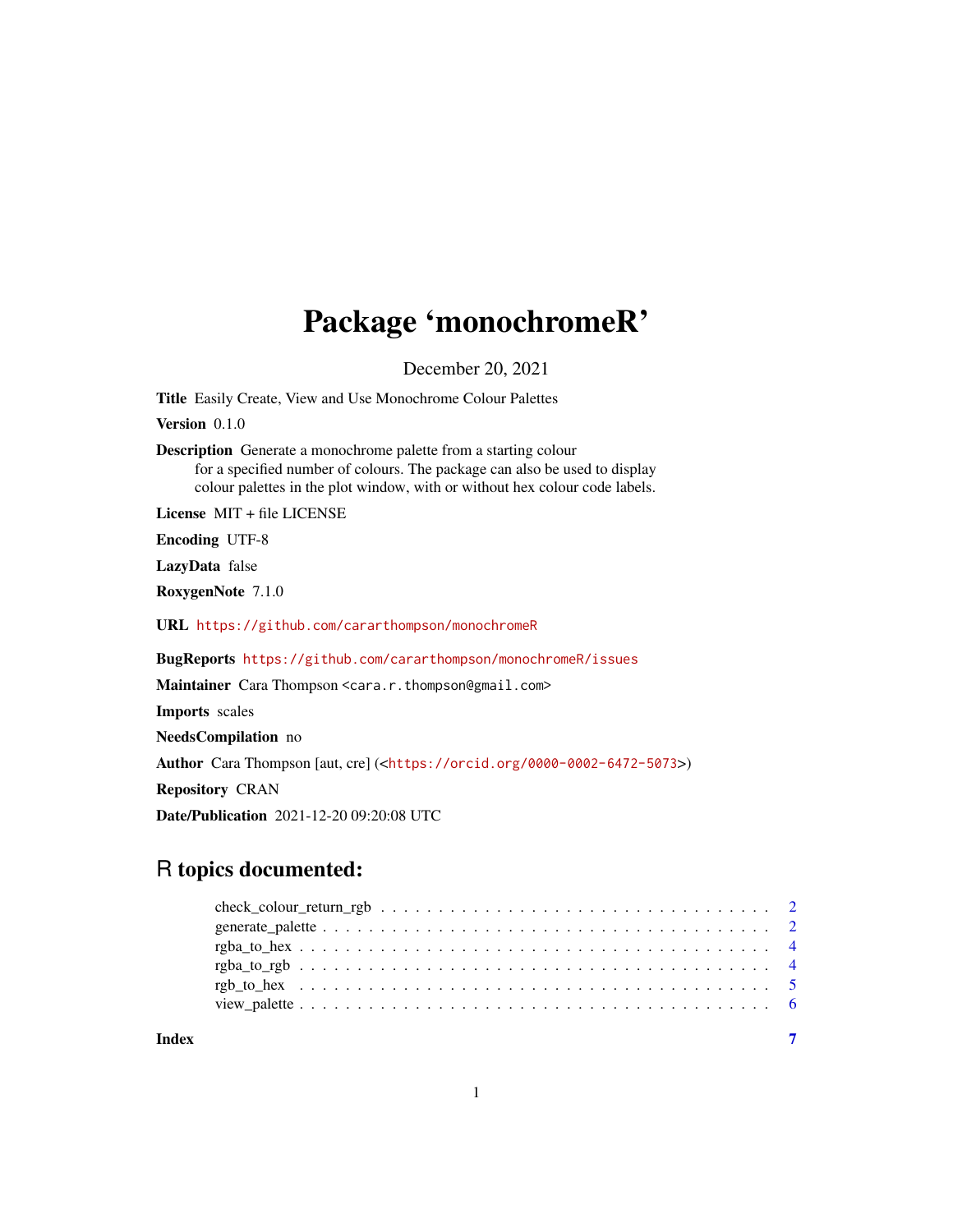```
check_colour_return_rgb
```
*Checks colour variables are either RGB values, hex colour codes or a recognised colour name and converts to rgb (helper funct)*

#### Description

Checks colour variables are either RGB values, hex colour codes or a recognised colour name and converts to rgb (helper funct)

#### Usage

check\_colour\_return\_rgb(colour, colour\_variable\_name)

#### Arguments

colour The colour string / rgb vector to check

colour\_variable\_name The name of the variable, for readability of error messages

#### Value

An error message if the colour value can't be interpreted

#### Examples

```
check_colour_return_rgb("White", "test_colour")
## Not run: check_colour_return_rgb("foo", "test_colour")
```
generate\_palette *Generate a monochrome palette*

#### Description

This function allows users generate a monochrome colour palette containing any number of colours, starting from the colour they specify. The modification parameter can be set to make the palette go darker, lighter, or both ways from the starting colour. The function also allows users to create a palette that goes from one colour to another, by providing a blend\_colour.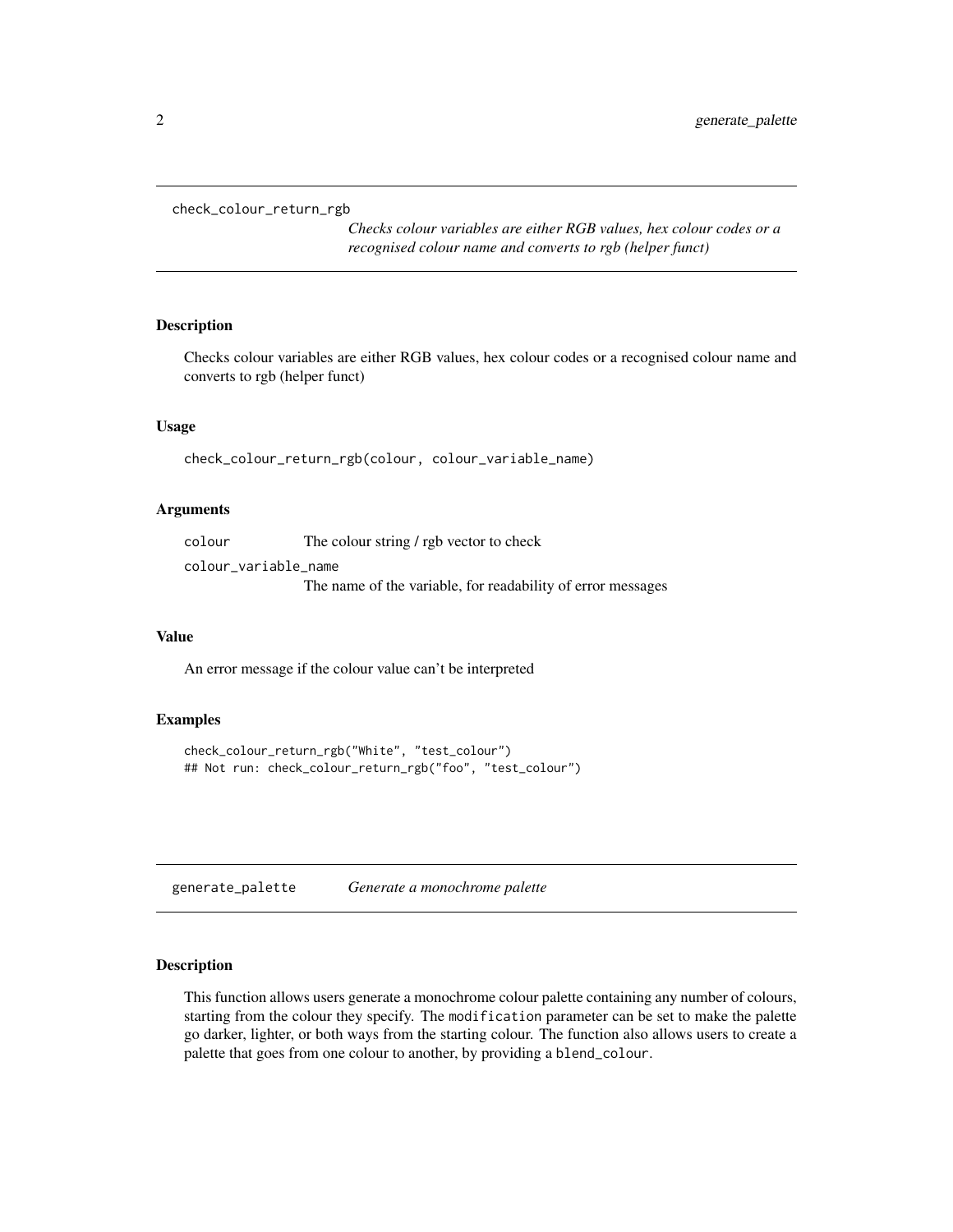generate\_palette 3

#### Usage

```
generate_palette(
 colour,
 modification,
 n_colours,
 blend_colour = NULL,
 view_palette = FALSE,
 view_labels = TRUE,
  ...
\mathcal{L}
```
#### Arguments

| colour                           | The starting colour for the palette, which must be either be a recognised colour<br>name (e.g. "white"), a hex colour code (e.g. "#ffffff") or vector of length 3 (red<br>value, green value, blue value, e.g. $c(15, 75, 99)$ ), with all values between 0 and<br>255. |
|----------------------------------|-------------------------------------------------------------------------------------------------------------------------------------------------------------------------------------------------------------------------------------------------------------------------|
| modification                     | One of the following: "go_darker", "go_lighter", "go_both_ways", or "blend".<br>If a blend_colour is supplied, modification is automatically set to "blend".                                                                                                            |
| n_colours                        | Number of colours (levels) required in the palette                                                                                                                                                                                                                      |
| blend_colour                     | Optional. Can be either be a recognised colour name (e.g. "white"), a hex colour<br>code (e.g. "#ffffff") or vector of length 3 (red value, green value, blue value, e.g.<br>$c(15, 75, 99)$ , with all values between 0 and 255.                                       |
| view_palette                     | Logical. view_palette = TRUE displays the palette in the plot window.                                                                                                                                                                                                   |
| view_labels                      | Logical. If view_palette is set to TRUE, view_labels = FALSE determines<br>whether or not the hex colour codes are shown on the palette displayed in the<br>plot window.                                                                                                |
| $\bullet$ .<br><br><br>$\bullet$ | Allows for US spelling of color/colour.                                                                                                                                                                                                                                 |

#### Value

A vector of hex colour codes making up the generated palette

#### Examples

```
generate_palette("red", modification = "go_lighter",
n_colours = 5, view_palette = TRUE, view_labels = TRUE)
generate_palette(c(15, 75, 99), modification = "go_both_ways",
n_colours = 12, view_palette = TRUE, view_labels = FALSE)
generate_palette("red", blend_colour = "blue",
n_colours = 6, view_palette = TRUE)
```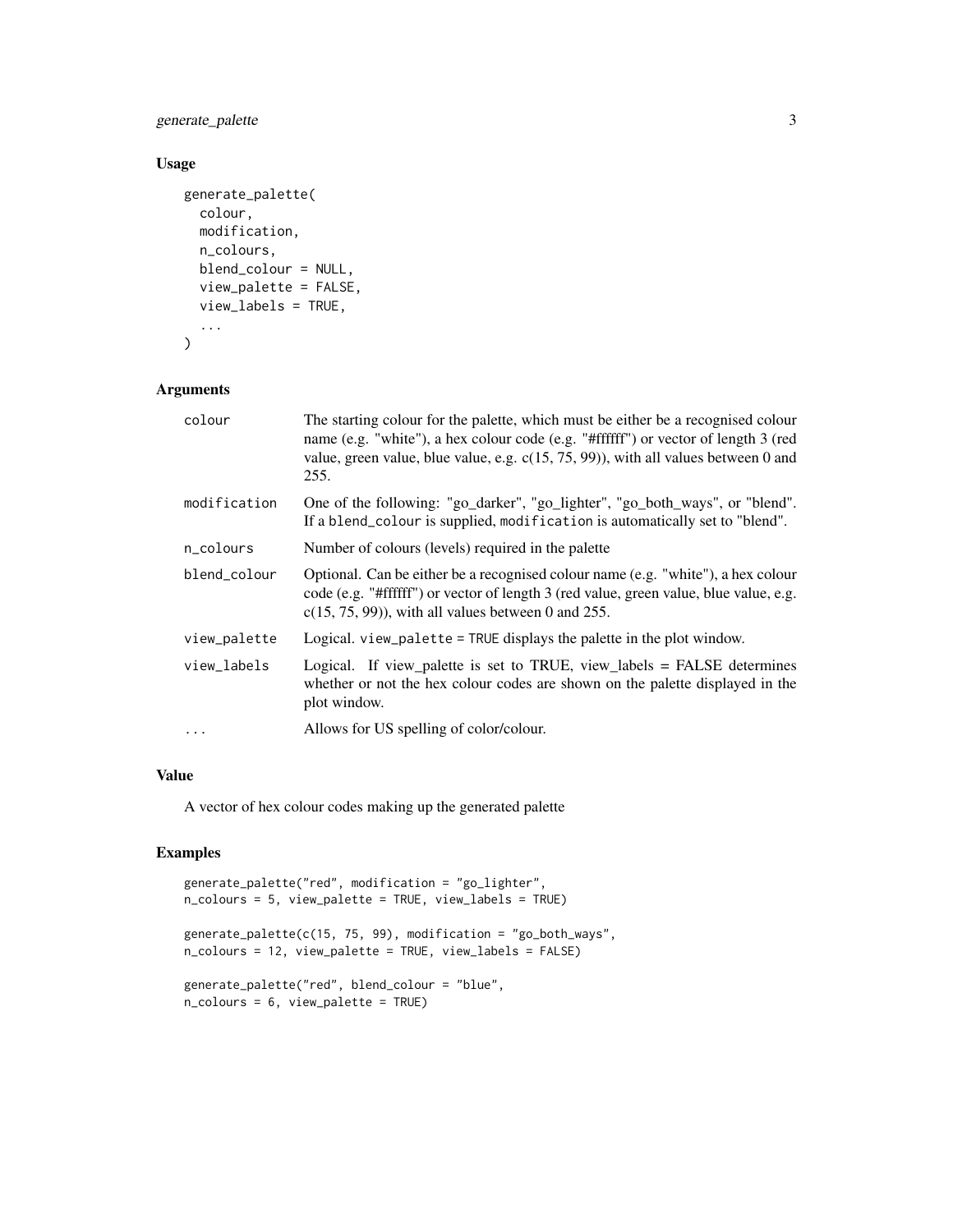<span id="page-3-0"></span>rgba\_to\_hex *rgba\_to\_hex*

#### Description

rgba\_to\_hex

#### Usage

```
rgba_to_hex(colour_rgba, background_colour = "#ffffff", ...)
```
#### Arguments

|                   | colour_rgba | A vector of length 4: c(red value, green value, blue value, alpha). All colour<br>values must be between 0 and 255. Alpha must be between 0 and 1.                                                                                                                                                                                                                                                                  |
|-------------------|-------------|---------------------------------------------------------------------------------------------------------------------------------------------------------------------------------------------------------------------------------------------------------------------------------------------------------------------------------------------------------------------------------------------------------------------|
| background_colour |             |                                                                                                                                                                                                                                                                                                                                                                                                                     |
|                   |             | Defaults to white. Users can specify a different colour to get the hex code for<br>their original colour blended with a specified background colour. background_colour<br>must either be a recognised colour name (e.g. "white"), a hex colour code (e.g.<br>"#ffffff") or vector of length 3 (red value, green value, blue value), with all val-<br>ues between 0 and 255. The default value is white ("#ffffff"). |
|                   | $\cdots$    | Allows for US spelling of color/colour.                                                                                                                                                                                                                                                                                                                                                                             |
|                   |             |                                                                                                                                                                                                                                                                                                                                                                                                                     |

#### Value

Returns the corresponding hex colour code

#### Examples

```
rgba_to_hex(c(52, 46, 39, 0.8))
rgba_to_hex(c(52, 46, 39, 0.8), "blue")
rgba_to_hex(c(52, 46, 39, 0.8), "#032cfc")
```
rgba\_to\_rgb *Converts RGBA to RGB (helper function)*

#### Description

Converts RGBA to RGB (helper function)

#### Usage

```
rgba_to_rgb(colour_rgba, background_colour = "#ffffff", ...)
```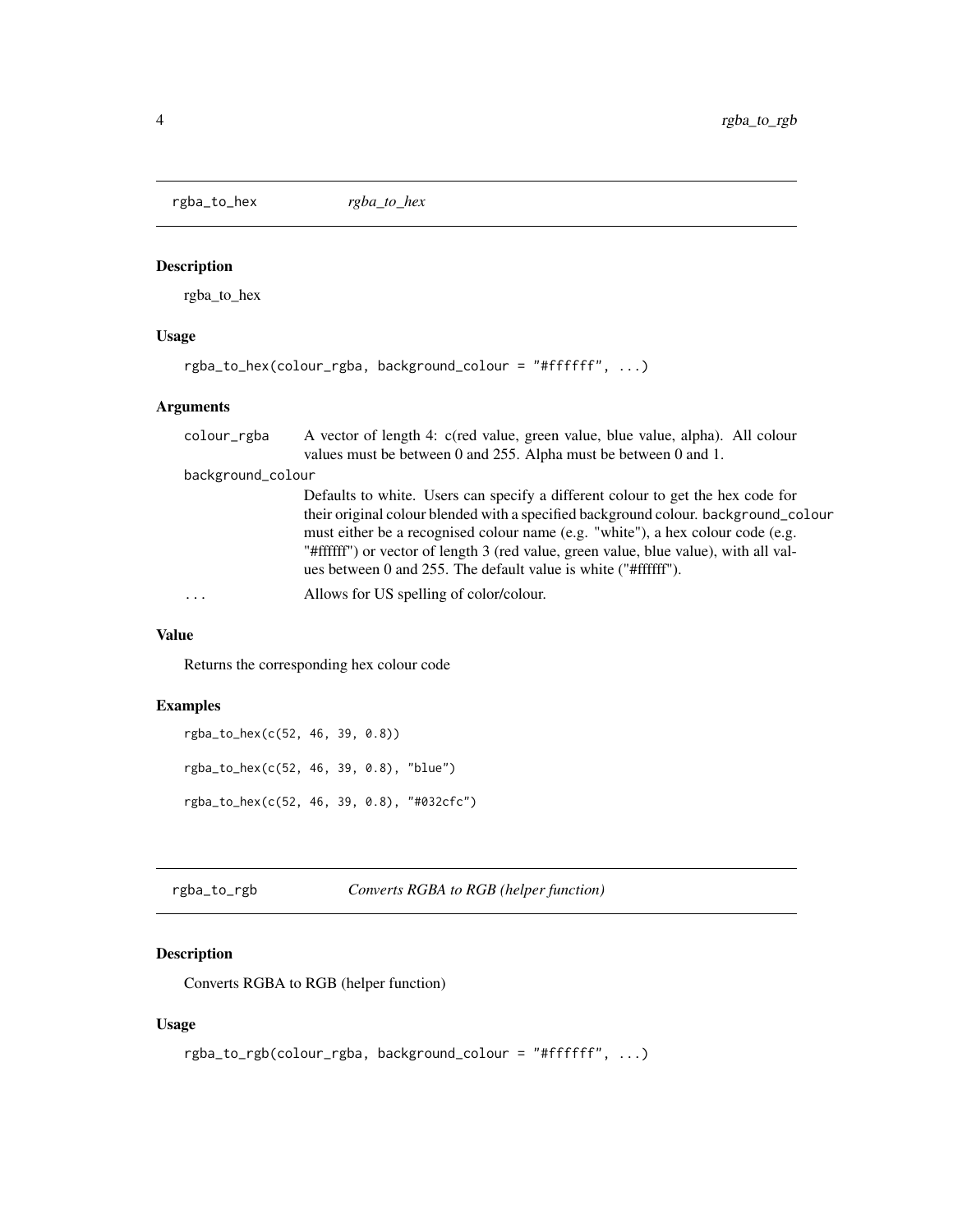#### <span id="page-4-0"></span>rgb\_to\_hex 5

#### Arguments

| colour_rgba       | A vector of length 4: c(red value, green value, blue value, alpha). All colour       |  |
|-------------------|--------------------------------------------------------------------------------------|--|
|                   | values must be between 0 and 255. Alpha must be between 0 and 1.                     |  |
| background_colour |                                                                                      |  |
|                   | Defaults to white. Users can specify a different colour to get the hex code for      |  |
|                   | their original colour blended with a specified background colour. background_colour  |  |
|                   | must either be a recognised colour name (e.g. "white"), a hex colour code (e.g.      |  |
|                   | "#ffffff") or vector of length 3 (red value, green value, blue value), with all val- |  |
|                   | ues between 0 and 255. The default value is white ("#ffffff").                       |  |
| $\ddotsc$         | Allows for US spelling of color/colour.                                              |  |
|                   |                                                                                      |  |

#### Value

A matrix of red, green and blue values

#### Examples

```
rgba_to_rgb(c(52, 46, 39, 0.8))
rgba_to_rgb(c(52, 46, 39, 0.8), "blue")
rgba_to_rgb(c(52, 46, 39, 0.8), "#032cfc")
```
rgb\_to\_hex *Converts RGB values to hex colour code*

#### Description

Converts RGB values to hex colour code

#### Usage

rgb\_to\_hex(x)

#### Arguments

x A matrix of red, blue and green values

#### Value

A corresponding hex colour code

#### Examples

```
temp_rgb_matrix <- rgba_to_rgb(c(52, 46, 39, 0.8))
rgb_to_hex(temp_rgb_matrix)
```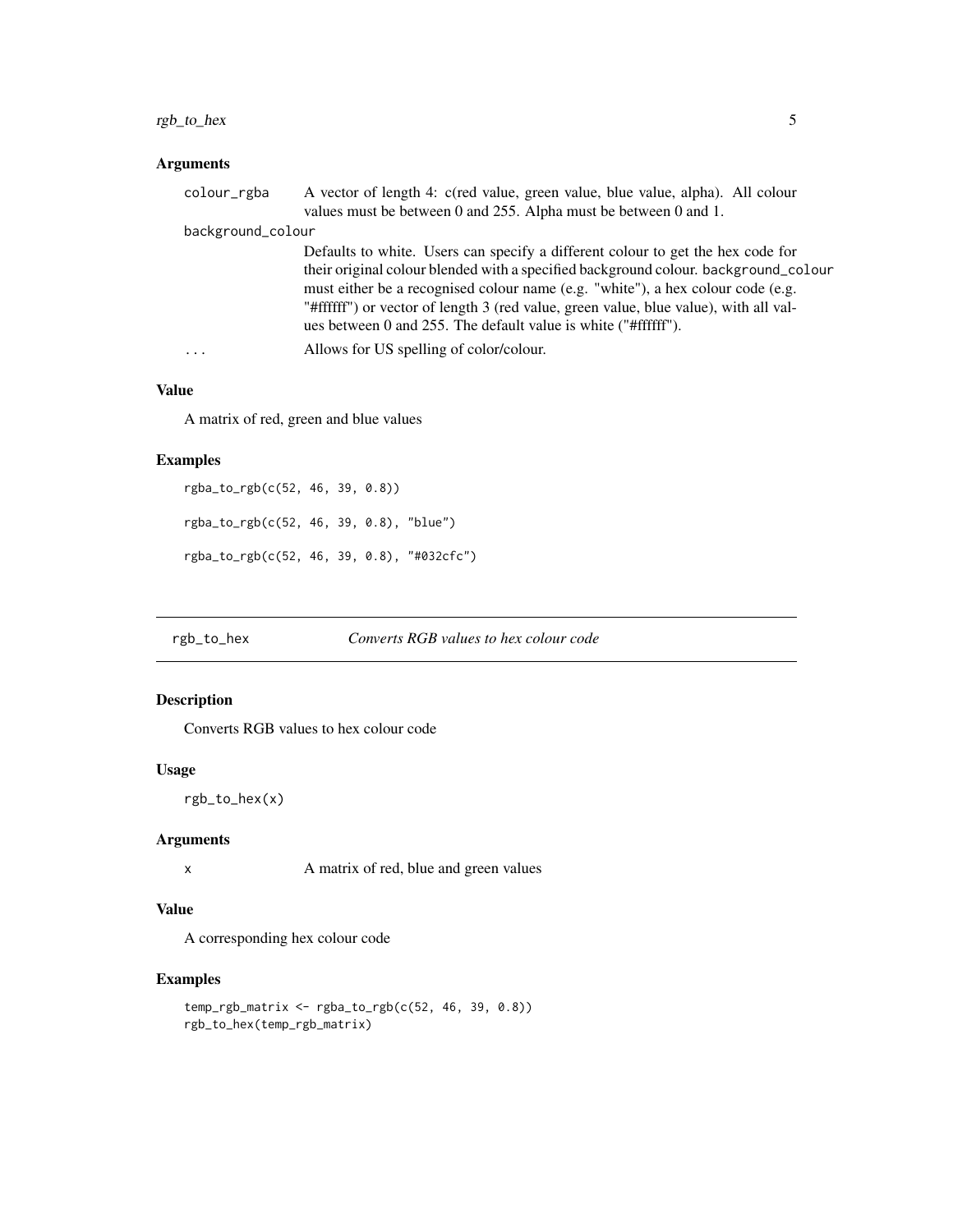<span id="page-5-0"></span>

#### Description

Easy way to view the created palette

#### Usage

```
view_palette(monochrome_palette, view_labels = TRUE)
```
#### Arguments

| monochrome_palette |                                                                                 |  |  |
|--------------------|---------------------------------------------------------------------------------|--|--|
|                    | Vector of hex colour codes, or a generate_palette() call                        |  |  |
| view labels        | Logical. If view_palette is set to TRUE, view_labels determines whether or      |  |  |
|                    | not the hex colour codes are shown on the palette displayed in the plot window. |  |  |

#### Value

A plot showing all the colours in the palette on the same row

#### Examples

```
view_palette(c("#464E69", "#8C90A1", "#D1D2D9"))
view_palette(generate_palette("pink", "go_darker", n_colours = 3))
```